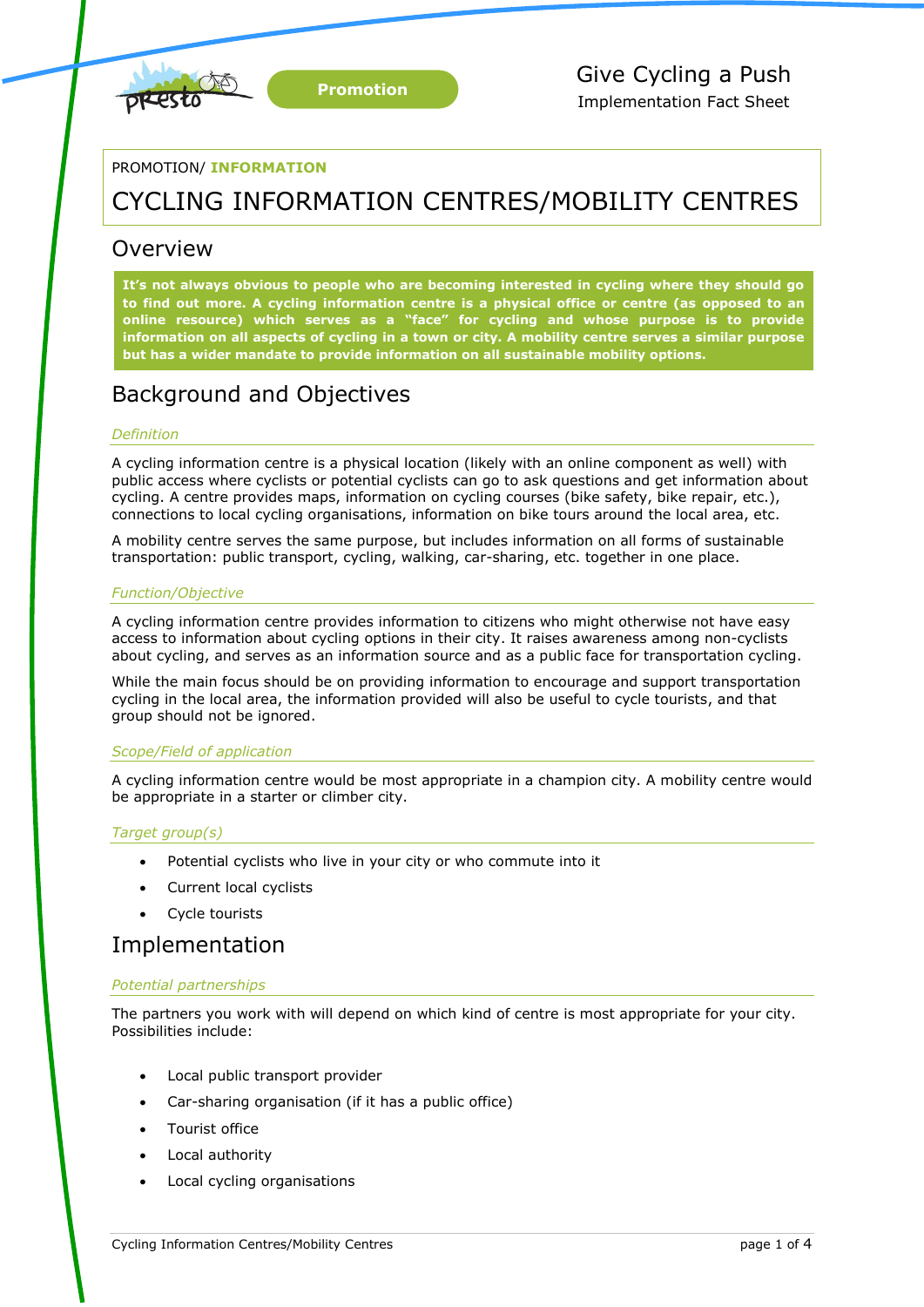

- Bike shops
- Cycle tourism operators
- The media

### *A cycling information centre or a mobility centre?*

A centre devoted solely to cycling would probably be most appropriate in a champion city where cycling is already established as a part of the local culture. In Germany, the national cycling organisation has a public face at some bicycle stations, such as the information centre in Bremen (see good practice case #2 below).

In some champion cities, local citizens are generally already aware of their mobility options and those who most require information are tourists. In such cases, providing cycling information through the local tourist office may be logical, as is done in Amsterdam (see http://www.iamsterdam.com/en/living/transportation/bikes)

For starter cities, where there aren't (yet) a great deal of resources to offer cyclists, being a partner in a mobility centre – or even having the opportunity to display cycling information in a public transport information centre – would be valuable.

Apart from reducing costs, another benefit in working together with other sustainable modes is that, in addition to those who have an interest in cycling, you may also reach an audience who had no intention of looking for cycling information when they came in.

For climber cities, partnering with other sustainable modes in a mobility centre would likely also be the most feasible option. See good practice case #1 below for information on the Stuttgart Mobility Centre.

### *Location*

A visible, central location with lots of pedestrian and cyclist traffic can help to raise awareness of cycling.

#### *Services provided*

Depending on you city and its needs, a variety of information and services can be provided, such as:

- Cycle maps and brochures
- Bicycle coding (in case of theft)
- A marketplace for people to buy and sell bikes and cycling-related items
- Information on:
	- o upcoming events
	- o bike parking
	- o taking bikes on public transport
	- o bike rentals
	- $\circ$  cycle tourism in the area (cycle-friendly accommodation, tourist route maps, etc.)
- Advice on:
	- o cycling safety
	- o buying a bike
	- o cycle maintenance
	- o route planning
	- o clothing and equipment
	- o theft prevention

Ideally, the office should keep regular hours and be easily accessible.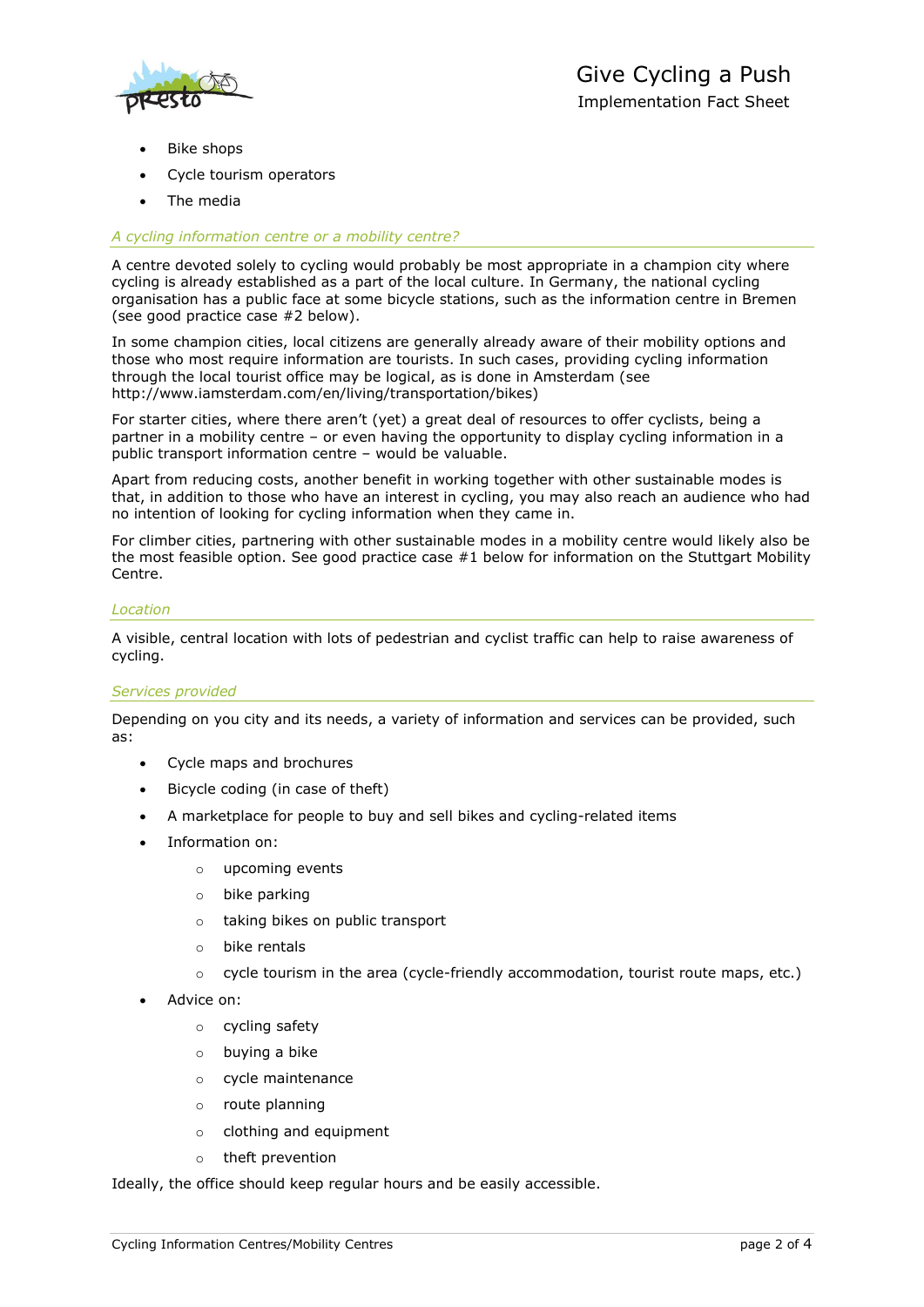

## Considerations

### *Strengths*

- One strength of a combined mobility centre is its ability to reach those who weren't necessarily looking for information specifically on cycling.
- A cycling information centres serves as a visible commitment of a city to bicyclefriendliness.

#### *Weaknesses*

 Probably the biggest challenge of a cycling information centre or a mobility centre is stable ongoing funding.

### *Success factors and barriers*

If there is somewhere in your city where people would logically go for transportation-related information, this would be a good place to look for a potential partner.

A cycling information centre or a mobility centre is not a stand-alone measure. You need to have a reasonable range of information, activities, and services available in your city to inform customers about.

The success of such a centre would depend to a large extent on promotion. In places where the concept is entirely new, you many also need to educate people about the kind of information they can find there.

### *Evaluation of impact*

A count of the number of people who visit the centre, ideally with a record of the types of questions asked, would give you an idea of the impact.

## Good Practice Cases

### *Case 1*

### **Mobilitätspunkt (Mobility Centre) – Stuttgart (DE)**

The Stuttgart Mobility Centre was originally established in 1998 but, beginning in 2006, it expanded its services to become a professional competence centre in all fields of individual route planning for all transport modes. Personalised information on all modes of public transport as well as route planning for car drivers, cyclists and pedestrians are the main services provided.

Services requested include:

- Individual mobility information with regard to public transport
- Car-sharing programmes
- Route planning for car drivers, cyclists and pedestrians
- Training courses for fuel-saving car driving
- Organisation of carpooling
- Information about car parking facilities
- Mobility information for disabled and blind persons

Their target is to increase the demand for environmentally-compatible mobility services and to provide new services, such as bicycle boxes to rent (introduced in 2007).

The Stuttgart mobility centre is located in the tourist office near Stuttgart's main train station. Many of the activities related to the mobility centre were made possible through European Union project funding. For more information, go to [www.civitas.eu/measure\\_sheet.phtml?lan=fr&id=281](http://www.civitas.eu/measure_sheet.phtml?lan=fr&id=281) or contact Ulrich Steimer at [ulrich.steimer@stuttgart.de.](mailto:ulrich.steimer@stuttgart.de)

*Stuttgart is a climber city with a cycling modal split of 8% (in 2009). In 2005, the city of Stuttgart established a goal to move from a 7% modal split to 12% in the mid-term and 20% in the long term.*